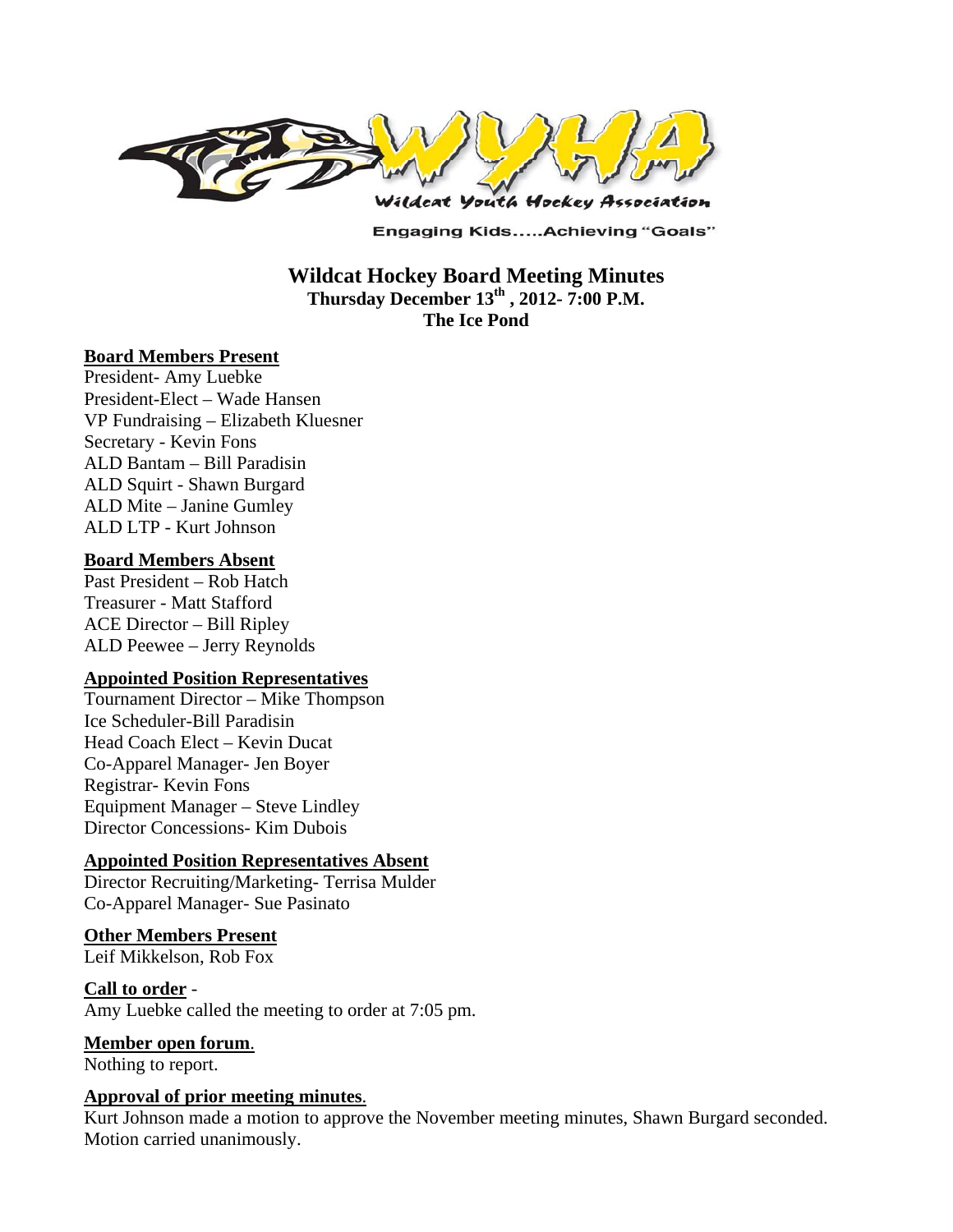## **Approval of agenda**

Wade Hansen made a motion to approve the agenda, Bill Paradisin seconded. Motion carried unanimously.

# **Reports:**

**Treasurer:** 

Reviewed Current Statements.

Approval of bills / Monthly Statement

Wade Hansen made a motion to approve the outstanding bills, Kurt Johnson seconded. Motion carried unanimously

# Audit Update

Being audited by the Department of Workforce development related to an official applying for unemployment, will determine what if anything needs to change moving forward when we have results of the audit.

# **ALL ALD's:**

Nothing to Report

# **LTS/MiniMite/LTP:**

Anyone moving up – a couple moved up and we gained from the try hockey free. Session 2 skaters are registering for LTS.

# **Mite ALD :**

Youth night at the Waunakee Varsity Game is  $12/22/12$ , free entry for youth with jerseys.

# **Squirt ALD:**

Nothing to report.

**Pee Wee ALD:**  Nothing to Report

**Bantam ALD:**  Nothing to Report.

**General ALD:**  Nothing to Report.

**Equipment :**  Nothing to Report

# **Fundraising:**

Maynard Mallard will be at the Tournament 1/8/13 there will be a Yoga fundraiser, more information to follow.

**Apparel:**  Nothing to Report

**Registrar-**Nothing to Report

**Ice scheduler-**Nothing to report

**Marketing Director:** Nothing to report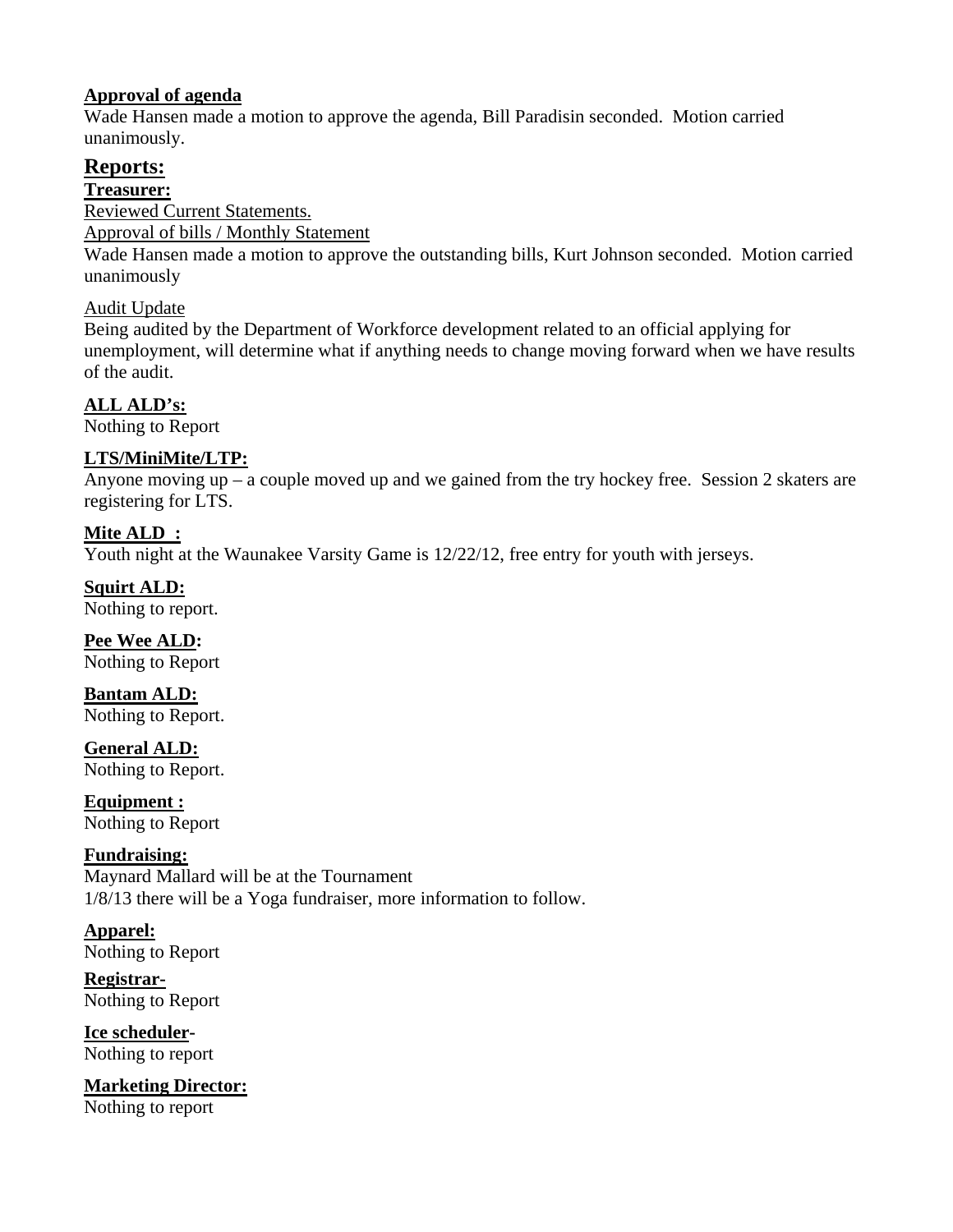# **Ace Director / Head Coach Elect:**

Holiday Camp Update – Issues finding a coach to run it, going to do open hockey for different age groups.

Mid-season coaches evaluations – Working with Website to make some minor changes, should be ready by the end of next week.

Player Evaluations – Need to decide if we are doing mid-season or only end of season?

## **Tournament Director:**

Tournament Update – will be called the Wildcat Greg Werner Memorial Mite Jamboree. Rules and registration on the website, working on sponsors, ads, etc.

### **Concessions Director:**

Extending Hours past January – Will review how to extend or options to extend past February 1.

## **President elect –**

Outdoor Rink Update – Will not have an Outdoor Rink this year, the rink insurance does not cover it and a rider is too expensive this year. Will continue to evaluate options this spring.

# **Past President-**

Nothing to report

# **Old / New Business / President:**

Open Elected Positions -

Bantam ALD /Squirt ALD, LTP/LTS ALD, Secretary, President Elect, VP Fundraising, Head Coach Elect Need to start recruiting possible candidates.

### Parent Handbook / Bylaw Changes -

Need to review, especially potential Bylaw changes as they have to be published by February.

First Aid Class for Coaches – Do in January?

# **Agenda Items for Future Meetings**

- Cross Ice Boards
- Parent Handbook Updates (Coaches hours, ...)
- Start date for Mite Season
- Outdoor Rink Options (spring 2013?)
- Open Elected Positions
- Coaches / Player Evaluations
- Improved Recruiting to areas outside of Waunakee
- $\bullet$  U10/U12 Rec options for 2013/2014 early recruiting?

### **Master Calendar / Newsletter Items:**

- 12/19/12 Region 4 General Meeting 7:00 Vitense
- $\bullet$  12/28/12 Final Rosters Due
- $\bullet$  01/10/13 WYHA Board Meeting

## **Adjourn:**

Kurt Johnson made a motion to adjourn the meeting, Wade Hansen seconded. Motion carried unanimously. The meeting adjourned at 8:15 pm.

\*\*\* Meeting Minutes are available upon request.